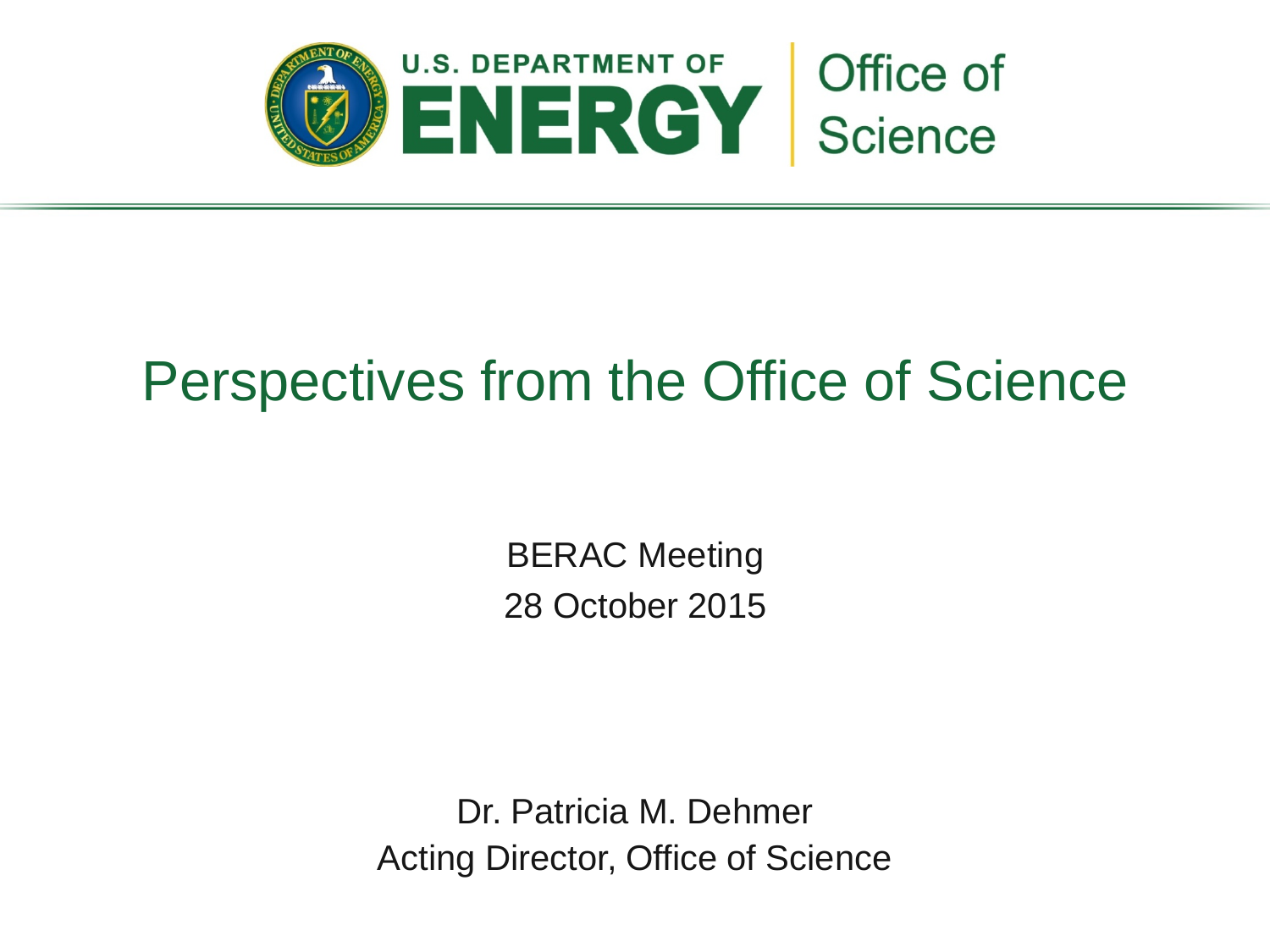### Professor Cherry Murray – Nominee for SC-1

Cherry Murray is the Benjamin Pierce Professor of Technology and Public Policy at the Harvard John A. Paulson School of Engineering and Applied Sciences (SEAS) and Professor of Physics. She concluded a fiveyear tenure as SEAS dean at the end of 2014.

She came to Harvard in 2009, after a distinguished career as an experimental scientist and administrator of Lawrence Livermore National Laboratory and Bell Laboratories.

Murray has significant federal energy and science policy experience in addition to her service as Principal Associate Director for Science and Technology at Lawrence Livermore National Laboratory. She served as Chair of the NAS NRC Division of Engineering and Physical Science from 2008 to 2013; as a member SEAB since 2013; as a commissioner on the Commission to Review the Effectiveness of the National Energy Laboratories; and as a member of the National Commission on the BP Deepwater Horizon Oil Spill and Offshore Drilling.

Murray was elected to the National Academy of Sciences in 1999, to the American Academy of Arts and Sciences in 2001, and to the National Academy of Engineering in 2002. She has served on more than 80 national and international scientific advisory committees, governing boards, and National Research Council panels and as President of the American Physical Society. She was awarded the National Medal of Technology and Innovation by President Obama in 2014.



Professor Cherry Murray

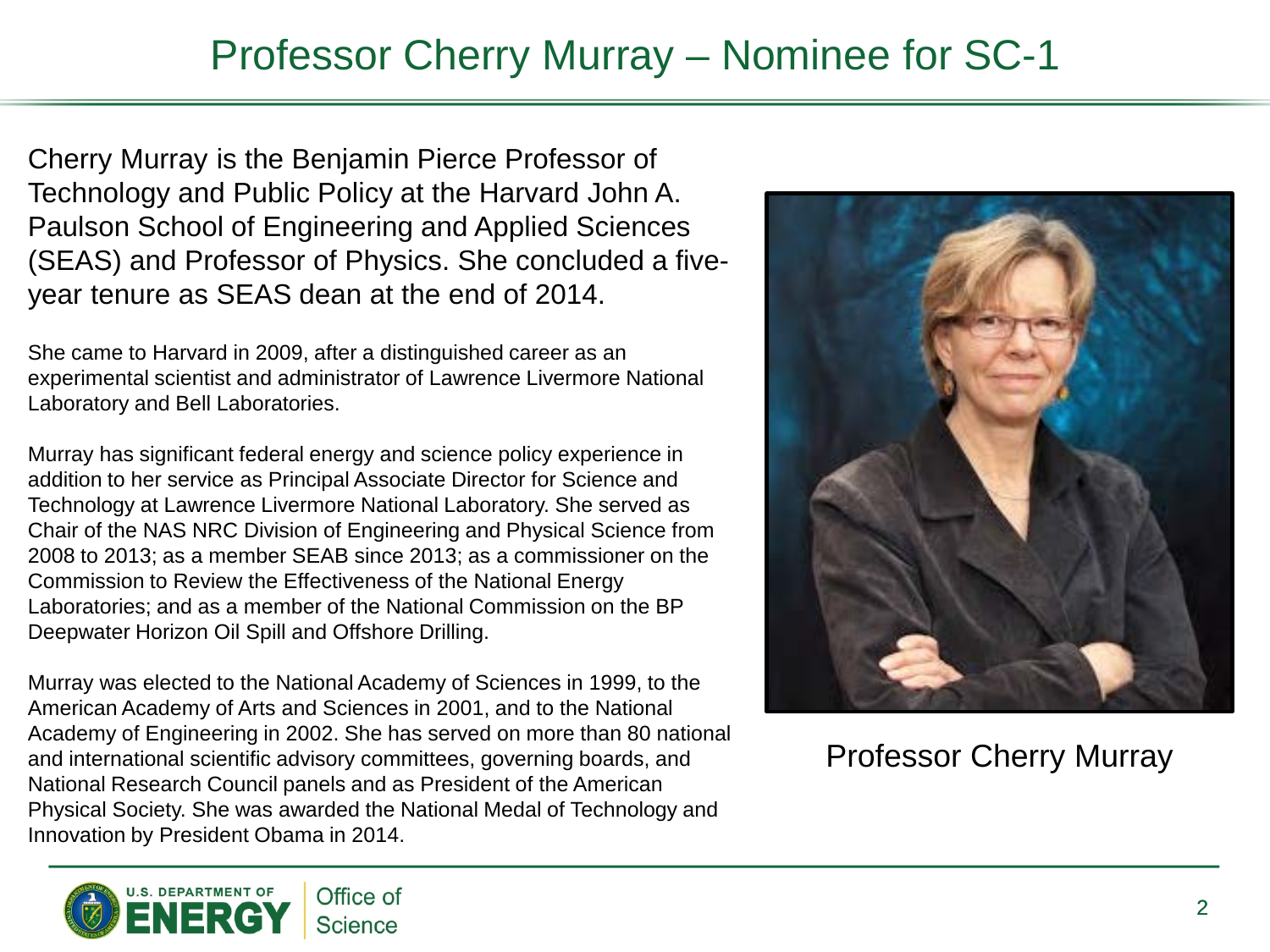- **1. Determine potential synergies between the challenges of data-intensive science and exascale computing.** (Charge given July 25, 2012; *"Synergistic Challenges in Data-Intensive Science and Exascale Computing"* delivered March 2013).
- **2. Determine the 10 principal research challenges and the technical approaches (hardware and software) required to develop a practical exascale computing system.** (Charge given July 29, 2013; *"The Top Ten Exascale Research Challenges"*  delivered February 10, 2014).
- **3. Review the Department's draft preliminary conceptual design for the Exascale Computing Initiative.** Specifically, determine whether there are gaps in DOE's plans or areas that need to be given priority or extra management attention. (Charge given November 19, 2014; preliminary report due March 30, 2015; final report September 30, 2015).

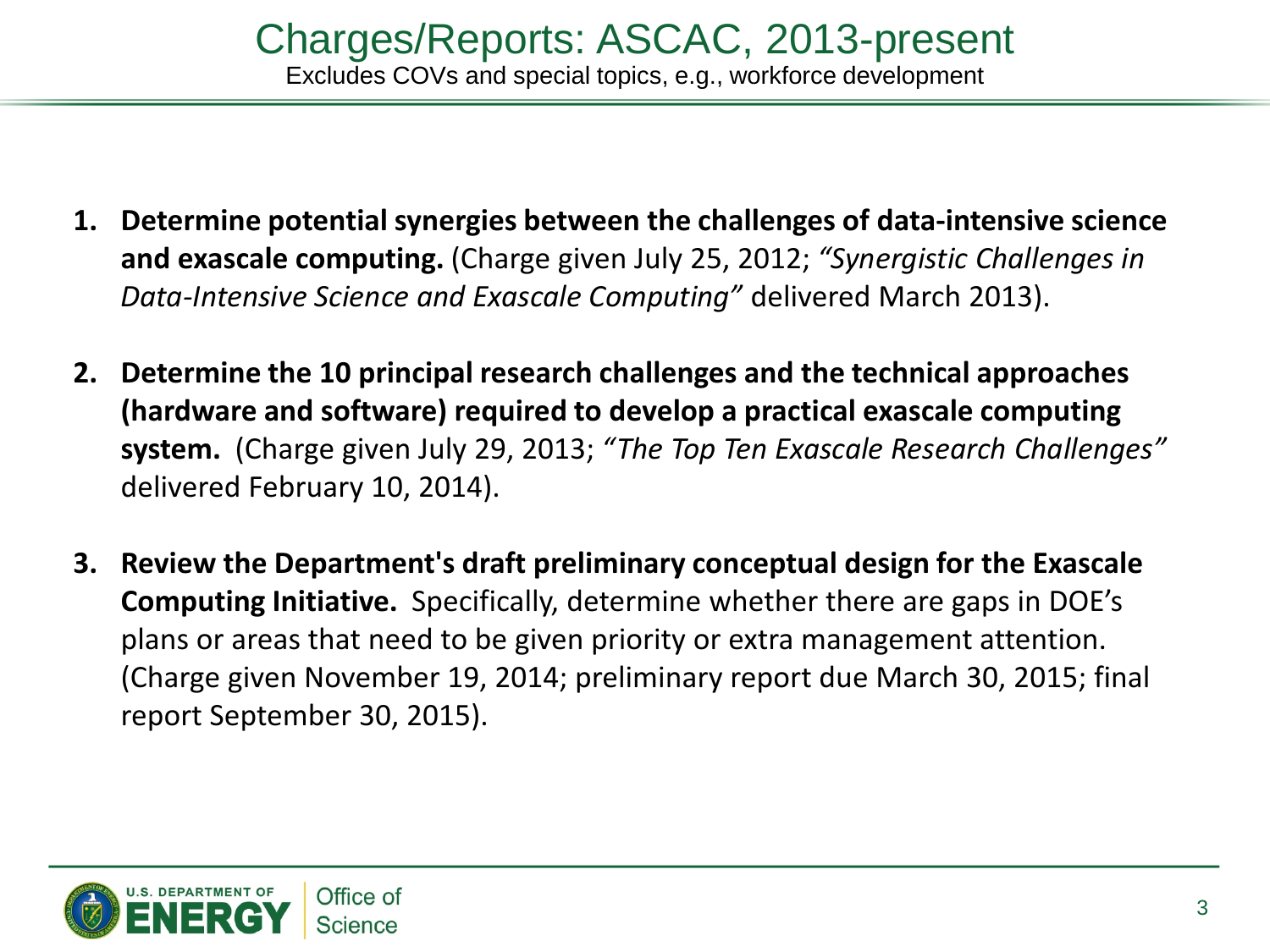### **1. Provide advice on the future of photon sources and science, considering both new science opportunities and new photon source technologies in parallel.**

- Assessment of the grand science challenges that could best be explored with current and possible future SC light sources. The assessment should cover the disciplines supported by Basic Energy Sciences (BES) and other fields that benefit from intense light sources.
- Evaluation of the effectiveness of the present SC light source portfolio to meet these grand science challenges.
- Enumeration of future light source performance specifications that would maximize the impact on grand science challenges.
- Prioritized recommendations on which future light source concepts and the technology behind them are best suited to achieve these performance specifications.
- Identification of prioritized research and development initiatives to accelerate the realization of these future light source facilities in a cost effective manner.

(Charge given January 2, 2013; *"Report of the BESAC Subcommittee on Future X-ray Light Sources"* delivered July 25, 2013).

**2. Revisit the BESAC 2007 "Challenges" Report (***"Five Challenges for Science and the Imagination"***) considering progress achieved, impact of the challenges on energy sciences, funding modalities, and new areas of basic research not described in the original report.** (Charge given February 11, 2014; report delivered mid 2015.)

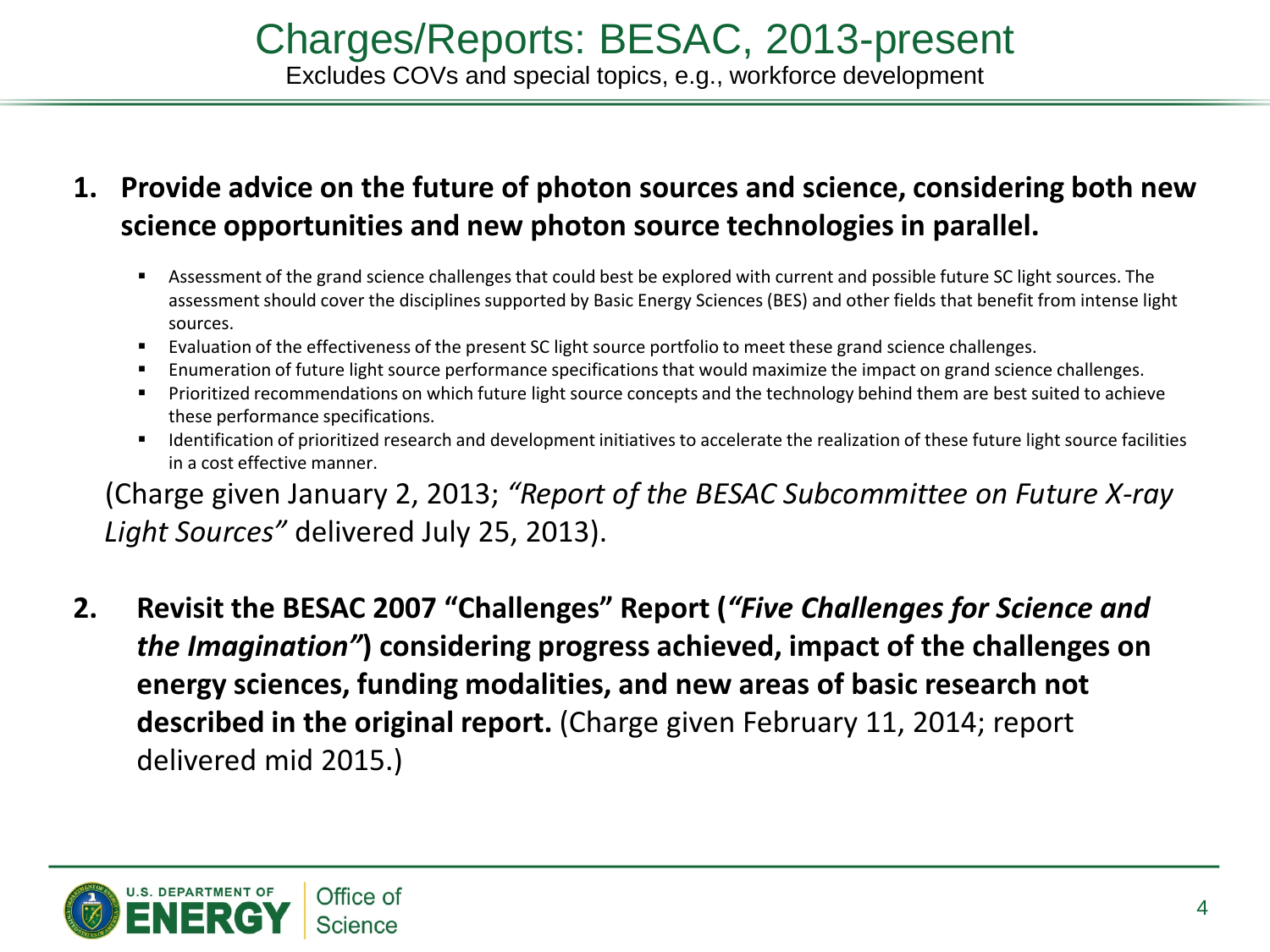- **1. Assess priorities among and within the elements of the magnetic fusion energy science program.** (Charge given April 13, 2012; "Report of the FESAC Subcommittee on the Priorities of the Magnetic Fusion Energy Science Program" delivered March 2013).
- **2. Develop a strategic plan for the Fusion Energy Sciences program** assuming several different funding scenarios that will ensure long-term U.S. leadership in the foundations of burning plasma science (the science of prediction and control of burning plasmas); long-pulse burning plasma science (the science of fusion plasmas and materials approaching and beyond ITER); and discovery plasma science (the science of laboratory plasmas and the high energy density state). (Charge given April 8, 2014; *"Report on Strategic Planning: Priorities Assessment and Budget Scenarios"* delivered December 2014).
- **3. Assess connections between research supported by the Fusion Energy Sciences program and other scientific disciplines and technological applications.** (Charge given February 4, 2015; report delivered mid 2015.)

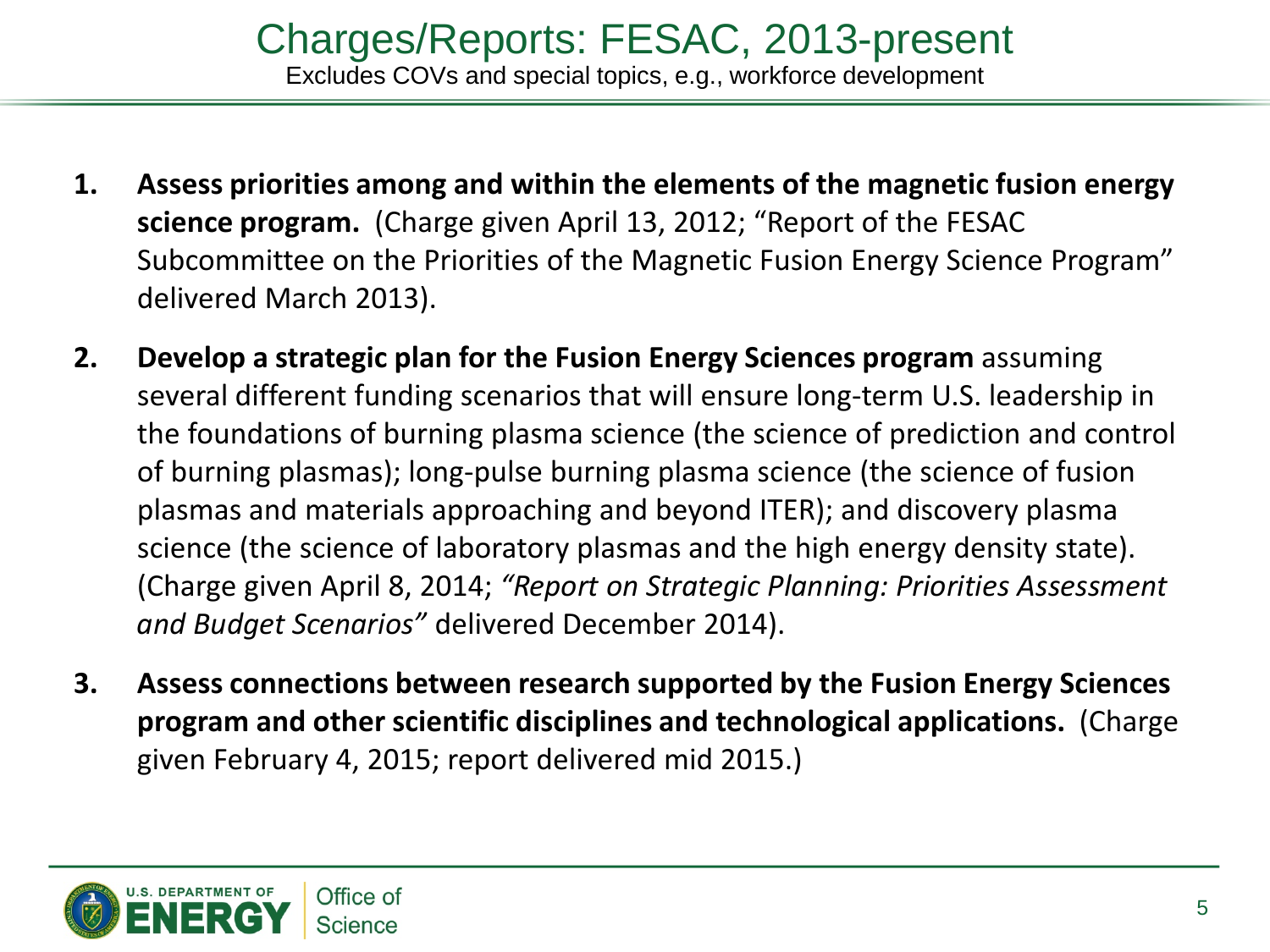- **1. HEPAP via the P5 panel (i.e, the Particle Physics Project Prioritization Panel) should develop an updated strategic plan for U.S. high energy physics that can be executed over a 10-year timescale in the context of a 20-year global vision for the field.** Consider the recent discovery of the long-sought Higgs boson, the observation of missing among all three known neutrino types at unexpectedly large rates, and budgets that are more stringent than those considered by the previous P5 panel (2008). (Charge given September 2013; *"Building for Discovery: Strategic Plan for U.S. Particle Physics in the Global Context"* delivered May 22, 2014.)
- **2. Assess the accelerator R&D effort supported by the High Energy Physics program.**  (Charge given June 10, 2014; *"Accelerating Discovery: A Strategic Plan for Accelerator R&D in the U.S."* delivered May 18, 2015.)

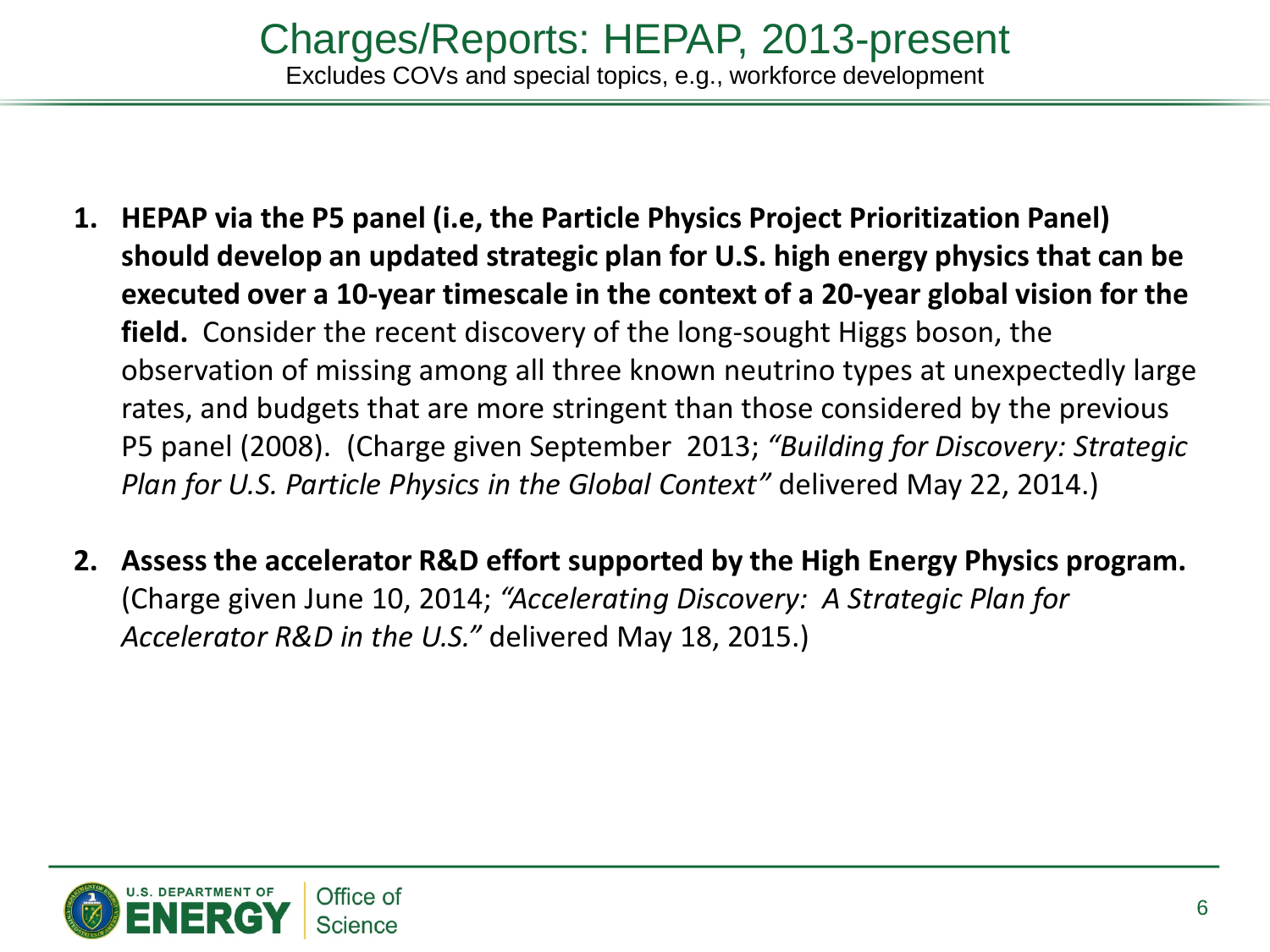#### Charges/Reports: NSAC, 2013-present Excludes COVs and special topics, e.g., workforce development

- **1. Provide advice for an effective strategy for implementing a possible 2nd generation U.S. experiment on Neutrinoless Double Beta Decay (NLDBD) capable of reaching the sensitivity necessary to determine whether the neutrino is a Majorana or Dirac particle.** (Charge given December 2013; *"Report to* NSAC on Neutrinoless Double Beta Decay*"* delivered April 24, 2014.)
- **2. Conduct a new study of the opportunities and priorities for U.S. nuclear physics research, and recommend a long-range plan that will provide a framework for coordinated advancement for the nation's nuclear science research programs over the next decade.**  (Charge given April 23, 2014; report delivered October 2015.)
- **3. Establish an NSAC Isotope (NSACI) subcommittee for an initial period of two years to conduct a new study of the opportunities and priorities for isotope research and production, an effort that should result in a long-range strategic plan for the DOE Isotope Program managed by the Nuclear Physics program.** (Charge given April 23, 2014; report requested March 2015.)
- **4. Provide additional advice for an effective strategy for implementing a possible 2nd generation U.S. experiment on Neutrinoless Double Beta Decay (NLDBD) capable of reaching the sensitivity necessary to determine whether the neutrino is a Majorana or Dirac particle under the inverted-hierarchy mass scenario.** (Charge given March 30, 2015; report requested November 2015.)

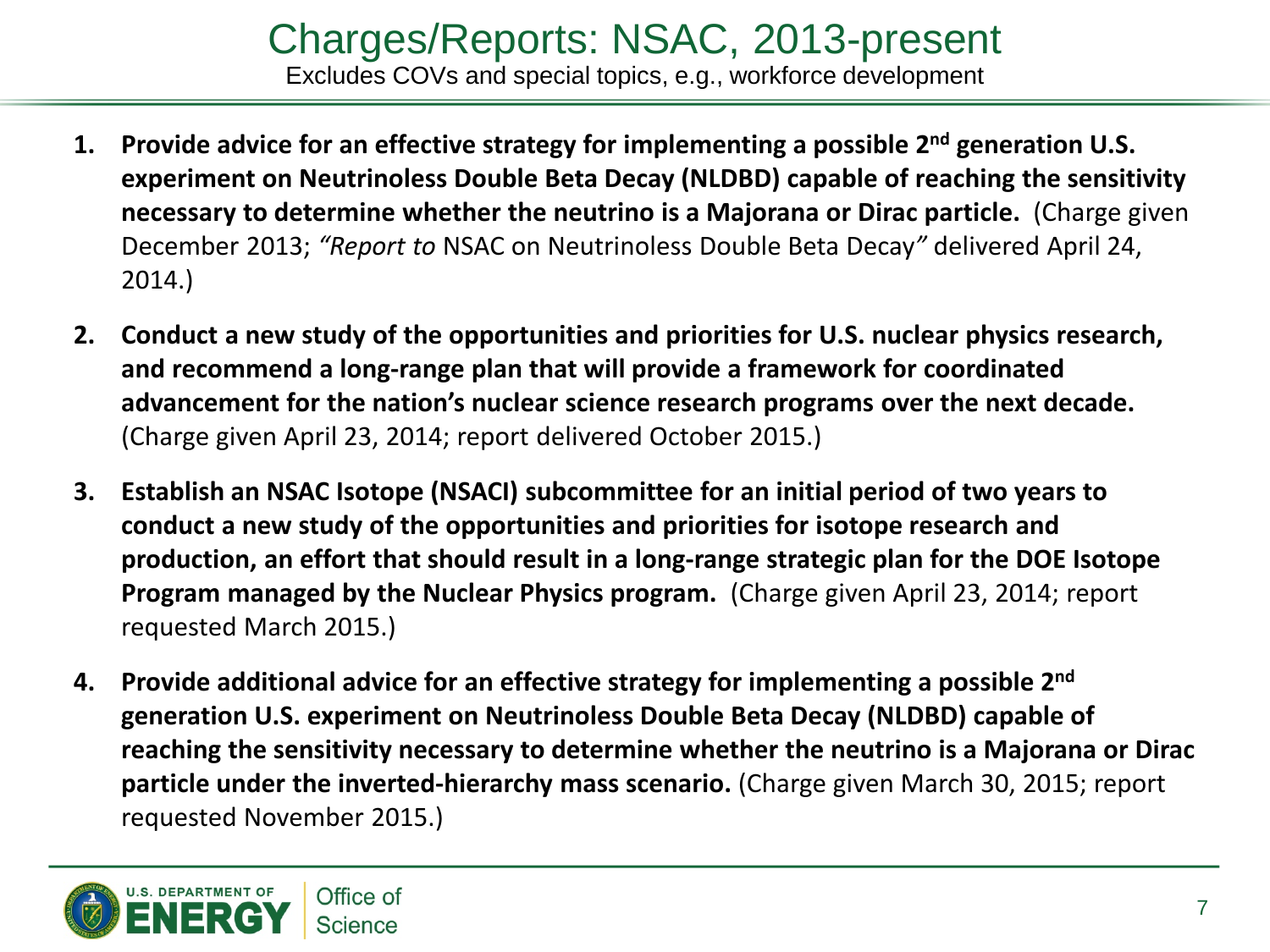**1. Recommend initiatives for field-based research (the so-called Integrated Field Laboratory) that capture a multi-disciplinary approach and build on observations and modeling: (1) define the criteria for selecting sites for future BER field-based research and (2) prioritize the sites identified or described.** As described by BERAC in 2013, the IFLs are highly instrumented laboratories that build on existing BER observational and modeling capabilities that serve to integrate and expand vertically (from the bedrock to the atmosphere) and geographically (across key geographic regions).

(Charge given September 23, 2014; draft report presented February 19, 2015; final report due fall 2015. This charge continues earlier BERAC charges that resulted in: *"Grand Challenges for Biological and Environmental Research: A Long-Term Vision*" December 2010; *"BER Virtual Laboratory: Innovative Framework for Biological and Environmental Grand Challenges"* February 2013)

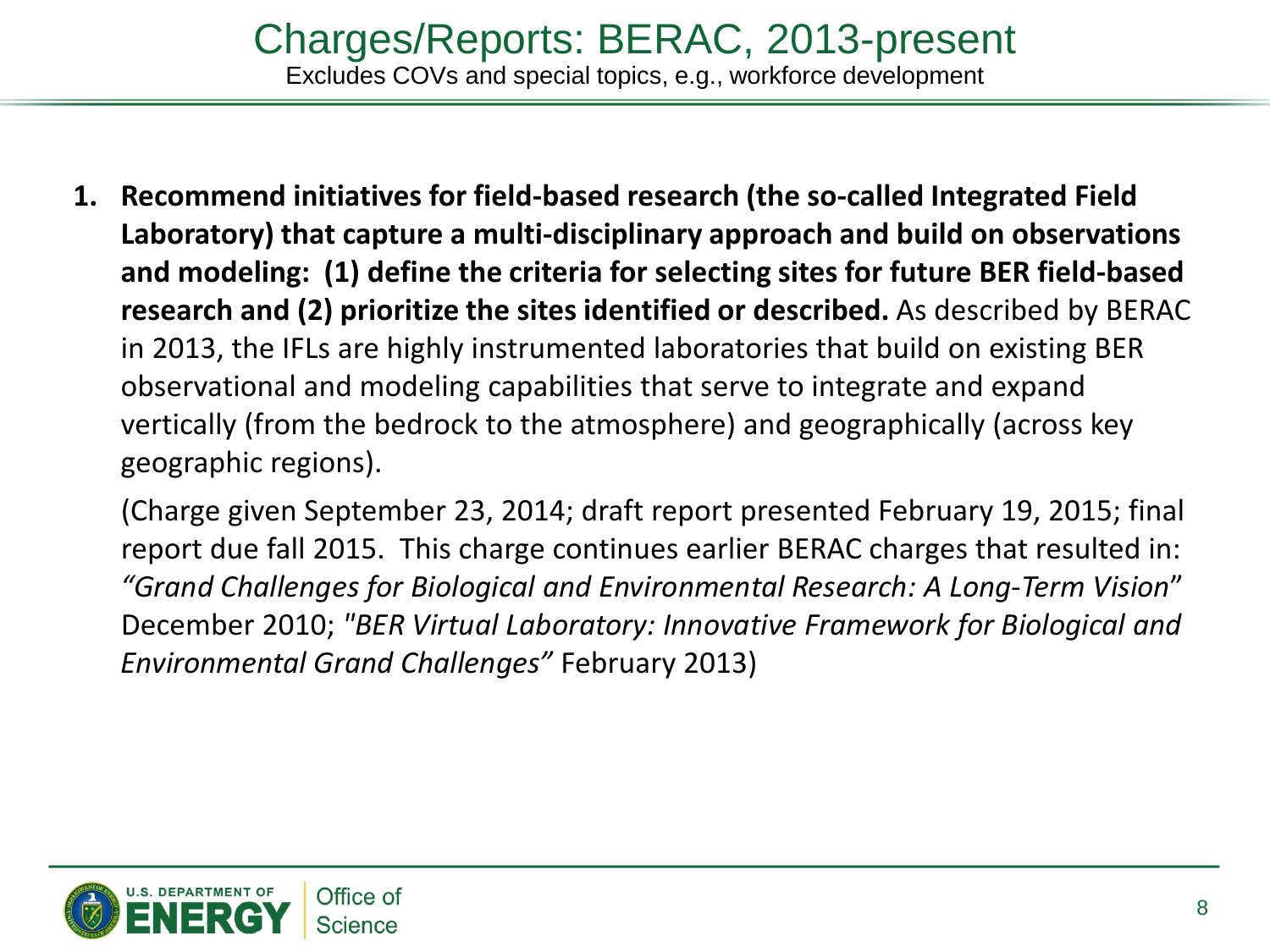## Charges/Reports: BERAC, ~2010-2013

Report to the Biological and Environmental Research Advisory Committee (BERAC) by the Committee of Visitors for the Report of the Committee of Visitors [4] (1009KB), a report prepared October 2013 (in response to the charge August 30, 2012 [4] (339KB)). BER response [4] (20KB) to the COV report.

Response [4] (152KB) to the Office of Science User Facilities charge to prioritize scientific user facilities for the Office of Science dated December 20, 2012 [4] (790KB)

Report entitled, "BER Virtual Laboratory: Innovative Framework for Biological and Environmental Grand Challenges," Hi Res Version  $\left[\frac{1}{2}\right]$  (4.3MB) | Low Res Version  $\left[\frac{1}{2}\right]$  (3.2MB) that expands on the development and use of new tools mentioned in the BERAC "Long Term Vision [4] (3.3MB)" report. In response to the charge dated September 14, 2011 [4] (274KB).

Report to the Biological and Environmental Research Advisory Committee (BERAC) by the Committee of Visitors for the Review of the Biological Systems Science Division [9] (229KB), a report prepared October 2011 (in response to the charge dated August 30, 2010  $\bullet$  (500KB)). BER response  $\bullet$  (22KB)to the COV report

A report on the description of current policies and practices for disseminating research results in the fields relevant to the Biological and Environmental Research program [4] (139KB), prepared on June 17, 2011 (in response to the charge dated February 25, 2011 [9] (1.2MB))

Report of the BERAC Review Panel on the Atmospheric Radiation Measurement (ARM) Climate Research Facility (ACRF) (578KB), a report prepared March 11, 2011 (in response to the charge dated August 30, 2010  $\blacksquare$  (361KB).

Grand Challenges for Biological and Environmental Research: A Long-Term Vision [4] (3.3MB), a report prepared December 2010 (in response to the charge dated September 29, 2009 [4] (941KB).